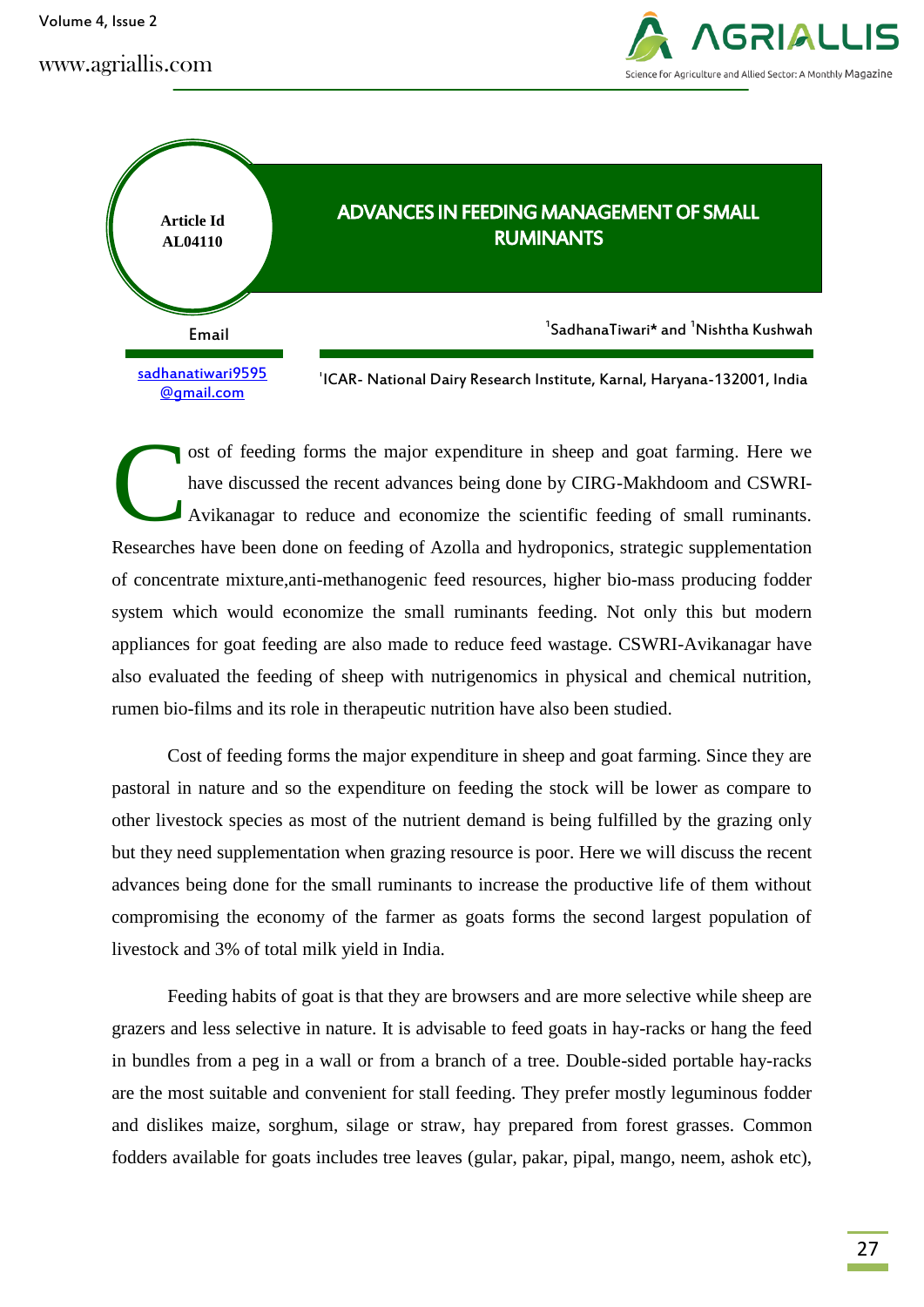

shrubs, herbs & climbers (ber, jharbari, karonda, hibiscus, rose etc ), vegetable wastes like carrot, raddish, cabbage leaves, spinach etc, cultivated fodders foreg: lucerne, berseem, cowpea, mustard etc

## **Recent Advances**

- $\checkmark$  CIRG, Makhdoom: Researches are ongoing for the strategic supplementation of concentrate mixture @ 1.2 % of the body weight for better growth and meat quality of Barbari goats.Identification of anti-methanogenic feed resources for goat production system. They developed higher bio-mass producing fodder system (Guar+ Lobia + Sunhamp) for goats under rain fed conditions and *Morus alba* based cost-effective agro-forestry system for sustainable goat husbandry in semi-arid and rain-fed areas. Modern goat appliances are being made to reduce feed and water wastage. Area specific mineral mixture and cost-effective milk replacers for kids are given.They developed a suitable milk replacer for pre weaning kids. They developed complete pelleted feed, feed blocks and designing of low cost pelleting machine that is being adopted by commercial goat farmers for intensive goat rearing.
- $\checkmark$  Hydroponic maize & barley fodder : Gebremedhin.W.K., 2015 have found that there is increase in body weight gain, feed conversion efficience and overall profit of the goat farm by feeding hydroponic maize and barley fodder to small ruminants.inferior quality roughages are being supplemented along with green hydroponic fodder. S.P. Dhawale (2017). found that 25 percent replacement of concentrate mixture with hydroponically grown maize fodder is economical for rearing of growing goats.
- **Azolla feeding:** Chandra *et al*.,2018 found that the Inclusion of 25% azolla in ration of goats proved better as it increased return per day and increase milk production per litre. Azolla contains 25-35% protein, 10-15% minerals, 7-10% aa, bio-active substances & bio-polymers , low in fats & carbohydrates. It Can be easily harvested with a scoop net, or grown in enclosed, floating rings which can be pulled to the edge for easy harvest
- **CSWRI, Avikanagar:** Use of nutrigenomics in physical and chemical nutrition, rumen bio-films and its role in therapeutic nutrition had been studied by the scientist of CSWRI, Avikanager.Probiotic microorganisms from different wild and domestic